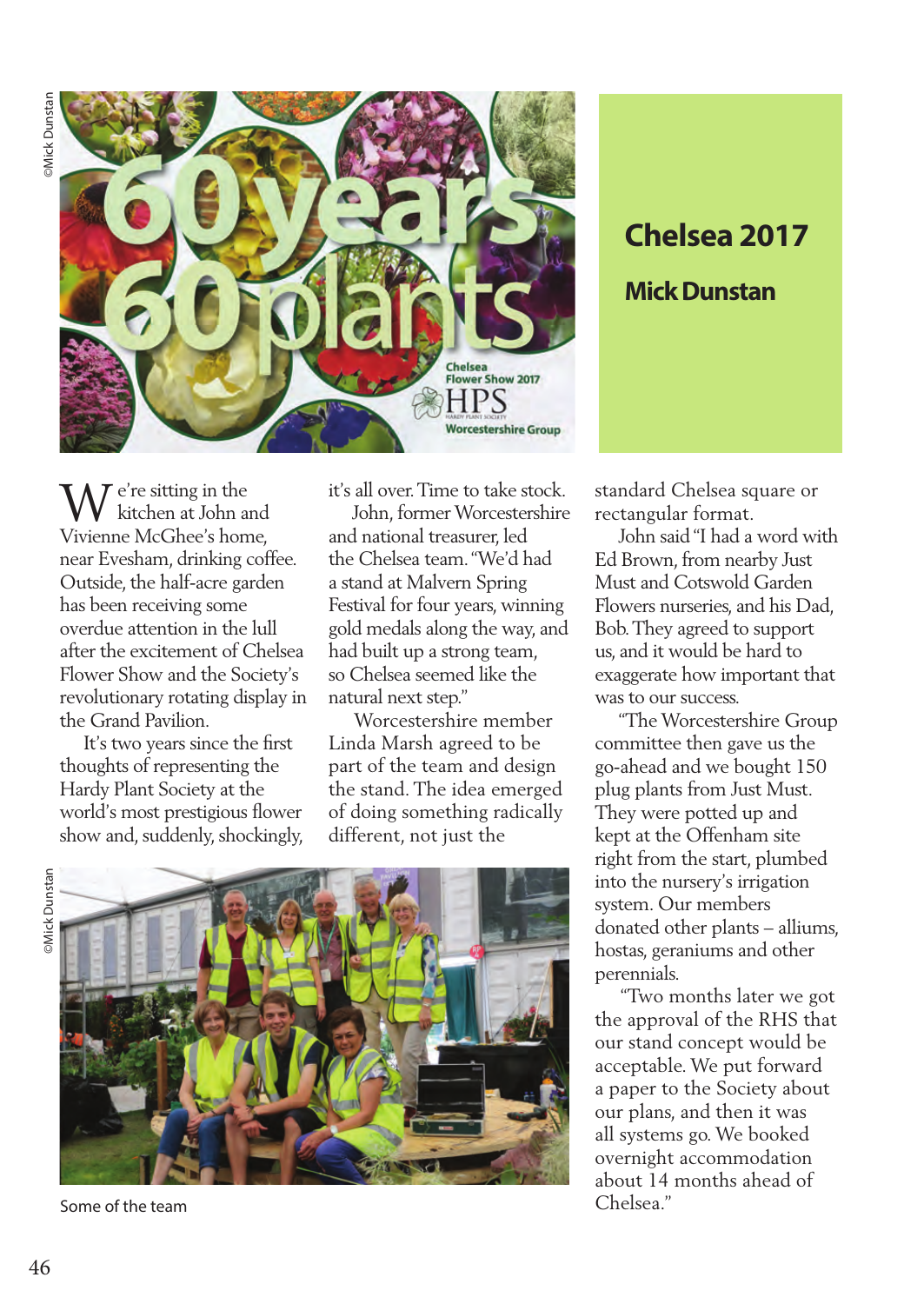Mick Dunstan

 As if putting on a Chelsea display was not quite enough pressure, the entire stand was to be the first in the history of Chelsea to revolve throughout the six days, the QR code to allow visitors to download details of the plants had to be created, and of course the stand had to reflect the Society's diamond jubilee.

 Linda takes up the story. "We decided to use 60 different plant cultivars to reflect the 60<sup>th</sup> anniversary. We wanted to use strong colours, which is quite a big ask for plants flowering naturally at the end of May. I was inspired by the late, great Christopher Lloyd from Great Dixter – the garden I used to visit almost every month when I lived near".

 The Group bought plug plants, which after two years' growth provided three quarters of those used at Chelsea. "Some of them I had never heard of – the stunning *Salvia* 'Nachtvlinder' and *Beschorneria septentrionalis*, for example. Some people were worried that the *Beschorneria* wasn't truly hardy but this cultivar is. It was my favourite and I even bought one for my own garden!

 "About a year before Chelsea, I agreed with Ed and Bob a separate list of plants that we could borrow from them."

 Worcestershire members made up most of the 30-strong Chelsea team – helped by members from around the country. A rota was created for plant maintenance, a task that intensified in the three months leading up to the show.





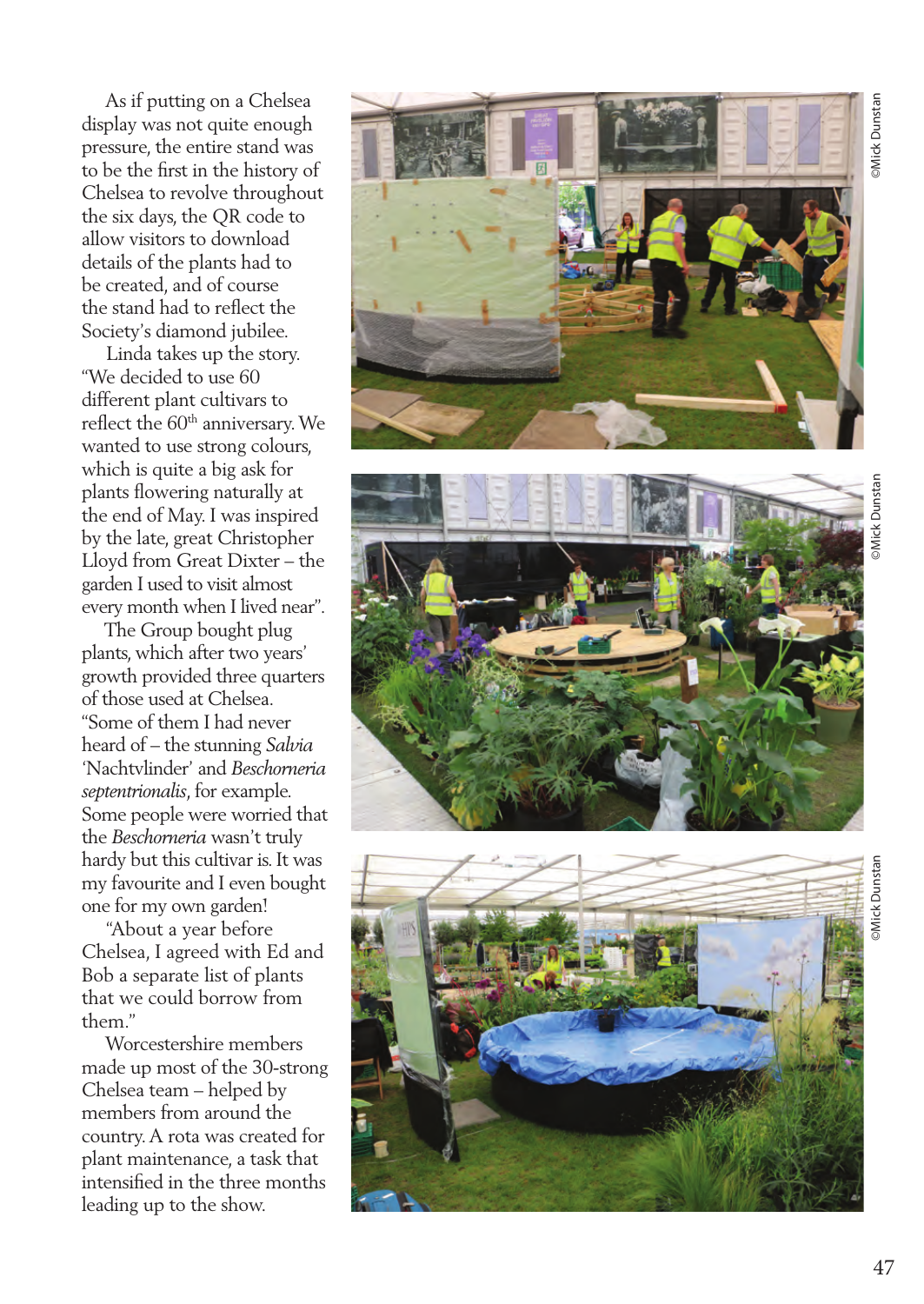

Ready for the judges

 Another key team member was freelance engineer Caleb Whitcombe, whose workshop is near Pershore. "We found Caleb through Ed Brown," said John. "It was due to his efforts that the turntable stand worked so well and so reliably. We couldn't have done it without him."

 Then came a raft of efforts to publicise the stand and the Society – including the successful bid for BBC coverage during Chelsea week programmes.

 John said "We were immediately picked up as a runner after we spoke to the BBC at an RHS day held in February. We wanted to raise the profile of the Society and to tell the story of our members as keen gardeners, knowledgeable gardeners. We did not want to be seen as horticultural professionals, just as what we are – people who love plants."

 The film clip they produced – all 7 minutes and 15 seconds of it – was shown on BBC2 on the Thursday evening of the show, to an audience of 1.83 million people. "The effect the next day – the Friday – was simply staggering," said John. "We dealt with huge numbers of people at our stand and handed out around 1,200 leaflets to people who were interested.

 "We signed up 46 new members at the show and with other, online applications, we recruited well over 100 new members. We're pleased with that. It was one of the main reasons we wanted to be at Chelsea.

 "After taking into account about £800 in direct and indirect sponsorship, the project cost the Society just over £4,000. Although that's a huge chunk of money, it was

a trifling amount compared with the spend on other stands. I hope our membership will consider it a worthy investment".

 And the award of the Silver Gilt Medal? Here's John. "We decided early on that if we got a Silver and recruited 30 or 40 new members, we'd have done well. Our main objective from the start was the recruitment of new members. In the end, we exceeded both.

 "We got the judges' comments and they were flattering – we very nearly got gold. We had an excellent rating – five out of five – for endeavour, a category that included the levels of difficulty involved in creating the display and its originality. In the other two sections – plants, and overall impression we got very good ratings, four out of five."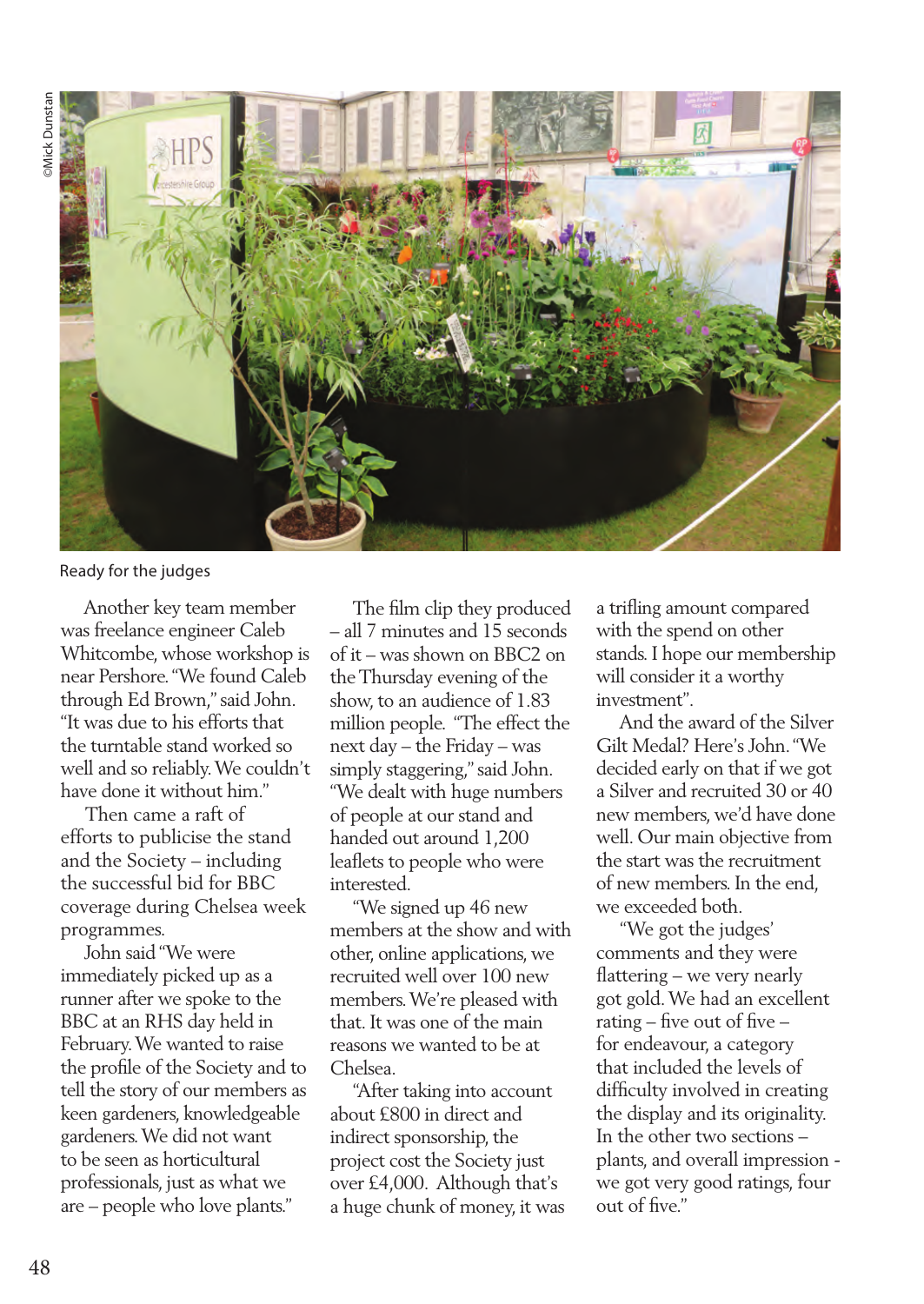Linda said that when the stand was finally completed – around 5pm on the Sunday – she was delighted with it. "I thought it looked fabulous. We had given everything we had. I was even more thrilled with the Silver Gilt. We could hardly have done better."

 Everyone involved talked about how much hard work it had meant. Linda again. "I was on the stand for three full days and I was shattered. There were the physical demands of standing for 11 or 12 hours a day, of course, but there was the mental thing as well, all the effort that went into getting things right."

 So, any advice for any other group thinking of taking on the Chelsea mantle in future? Linda first. "Just don't be put off. It's very easy to go to Chelsea, see the exhibits, how beautiful they are, and say 'Gosh, how can we come anywhere near that?' But you can. You have to start early – two years I'd say – and you have to have a good team of enthusiastic people, which we certainly had."

 The last word goes to John. "We had a detailed plan and it worked. There were one or two minor hiccups, let us say, but the only thing that surprised me was how congested the site became once breakdown began on the Saturday. We'd hoped to get our vans on site by 6pm – but it was nearly half eight, which meant a late night.

 "We sold more than £600 worth of plants at the Saturday afternoon sell-off and the unsold plants were then



Media interest throughout – designer Linda Marsh and John McGhee



Joe Swift interviewing John on BBC *Gardeners World*

included in Worcestershire's annual plant sale a fortnight later. They helped raise a very healthy record surplus of more than £1,500.

 "Would I do it again? Probably not. I don't think you can put a time on just how much work we all did. Just one small element – building

the two curved screens we used on the stand – took more than 40 hours, and that didn't include the time it took for our member Pippa Hilton to paint them with sky scenes.

 "But that was the standard we had to produce, the standard demanded of an entry at Chelsea Flower Show."